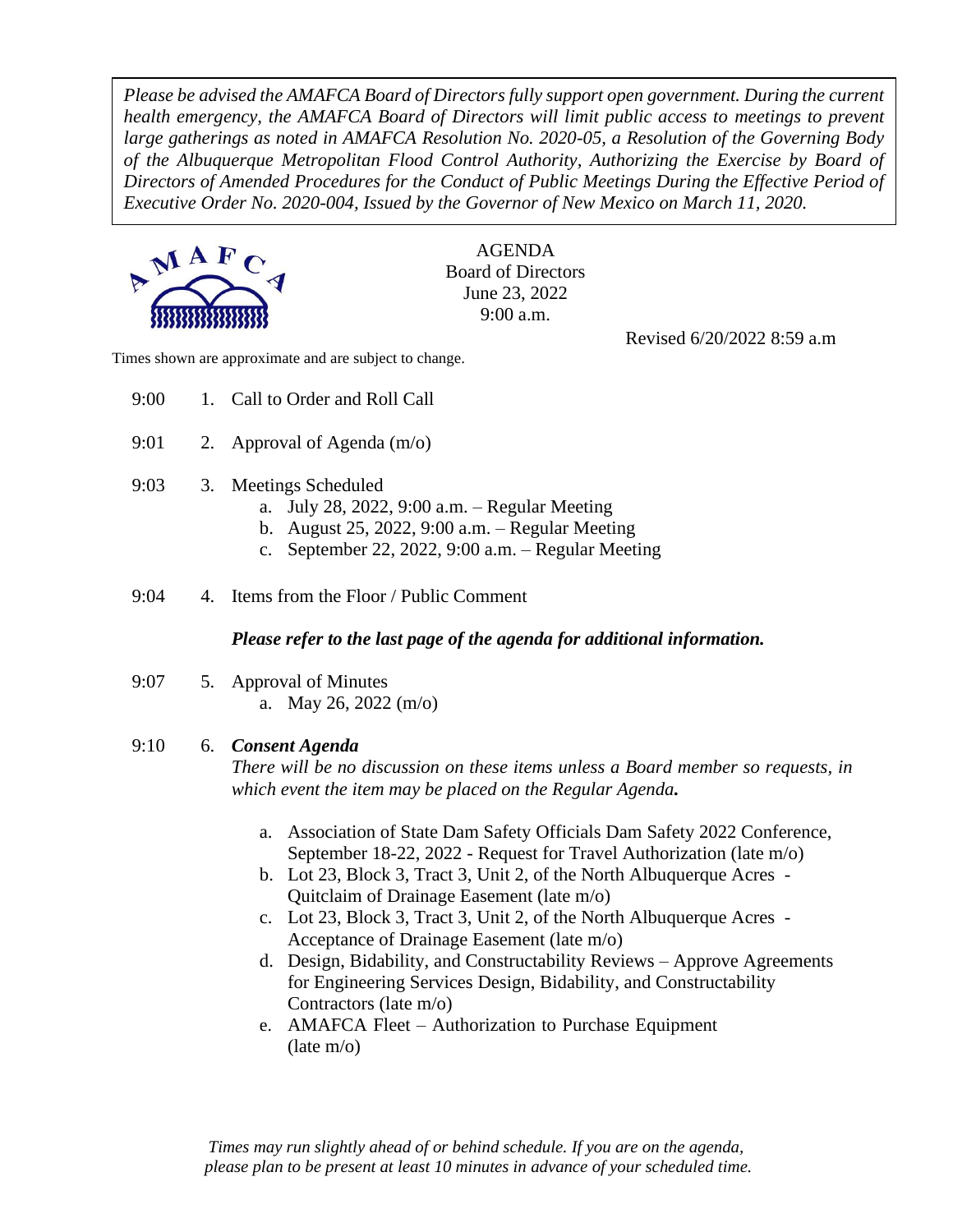### *General & Administrative*

- 9:15 7. Executive Engineer's Report
	- a. Notification of Past Month's Activities (late m/o)
	- b. Notification of On-Call Services Task Orders (late m/o)
- 9:30 8. Financial Matters
	- a. Financial Matters Approval of Expenditures (late m/o)
	- b. Other Matters (late m/o)
	- c. Acceptance of Inventories (late m/o)
	- d. Approval of "Exhibit A," Resolution 2006-08, Reimbursement for AMAFCA Goods and Services (late m/o)
- 9:40 9. Personel and Salary Committee
	- a. Personnel and Salary Committee Base Rate Recommendation (late m/o)
	- b. Resolution 2022-08 Adoption Salary and Base Rate Recommondaton (late m/o)
	- c. Personnel and Salary Committee Proposed AMAFCA Orginazaional Chart (late m/o)

### *Professional Services*

- 9:55 10. Legal
	- a. Status Report (late m/o)

### *Planning, Engineering, & R&D*

- 10:00 11. Joint Projects
	- a. Valle de Oro Barr Spur Improvements & Water Quality Project Approval of Cooperation and Funding Agreement with the Albuquerque Bernalillo County Water Utility Authority (late m/o)
	- b. Valle de Oro Barr Spur Improvements & Water Quality Project Procurement Authorization for Utility Relocation (late m/o)
- 10:10 12. Ditch and Water Safety Task Force
	- a. Memorandum of Agreement with City of Albuquerque and the Albuquerque Police Department for Enforcement on AMAFCA Facilities (late m/o)
- 10:15 *Break*
- 10:25 13. Climatology Update 2022 Monsoon Outlook (late m/o)

### *Facilities Operations & Maintenance*

- 10:40 14. AMAFCA Field Highlights
	- a. Field Report
	- b. Construction Report (late m/o)

*Times may run slightly ahead of or behind schedule. If you are on the agenda, please plan to be present at least 10 minutes in advance of your scheduled time.*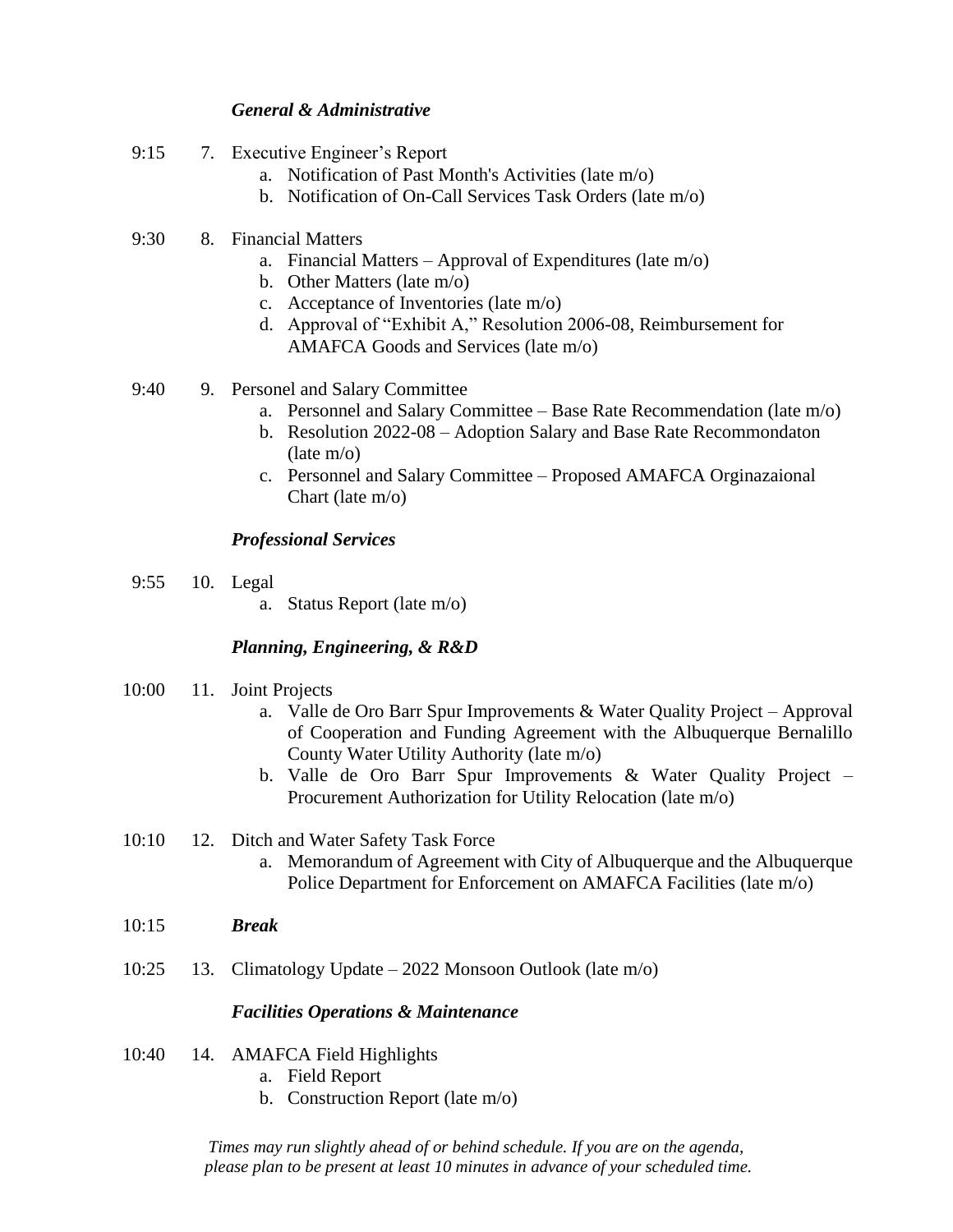- 11:00 *Break*
- 11:10 15. Recognition of Public Service
	- a. AMAFCA Finance and Administration Manager Herman Chavez (late m/o)

## *Closed Meeting*

- 11:15 16. Executive Session (closed)
	- a. Discussion of Acquisition of Real Property (§10-15-1(H)(8))
	- b. Discussion of Acquisition of Real Property (§10-15-1(H)(8))

### *Open Meeting*

- 11:30 17. Southeast Valley Drainage and Water Quality Management Plan Authorization to Acquire Real Property (late m/o)
- 11:35 18. Old Business
- 11:40 19. New Business
- 11:45 20. Adjourn

# **SEE NEXT PAGE FOR PARTICIPATION INSTRUCTIONS**